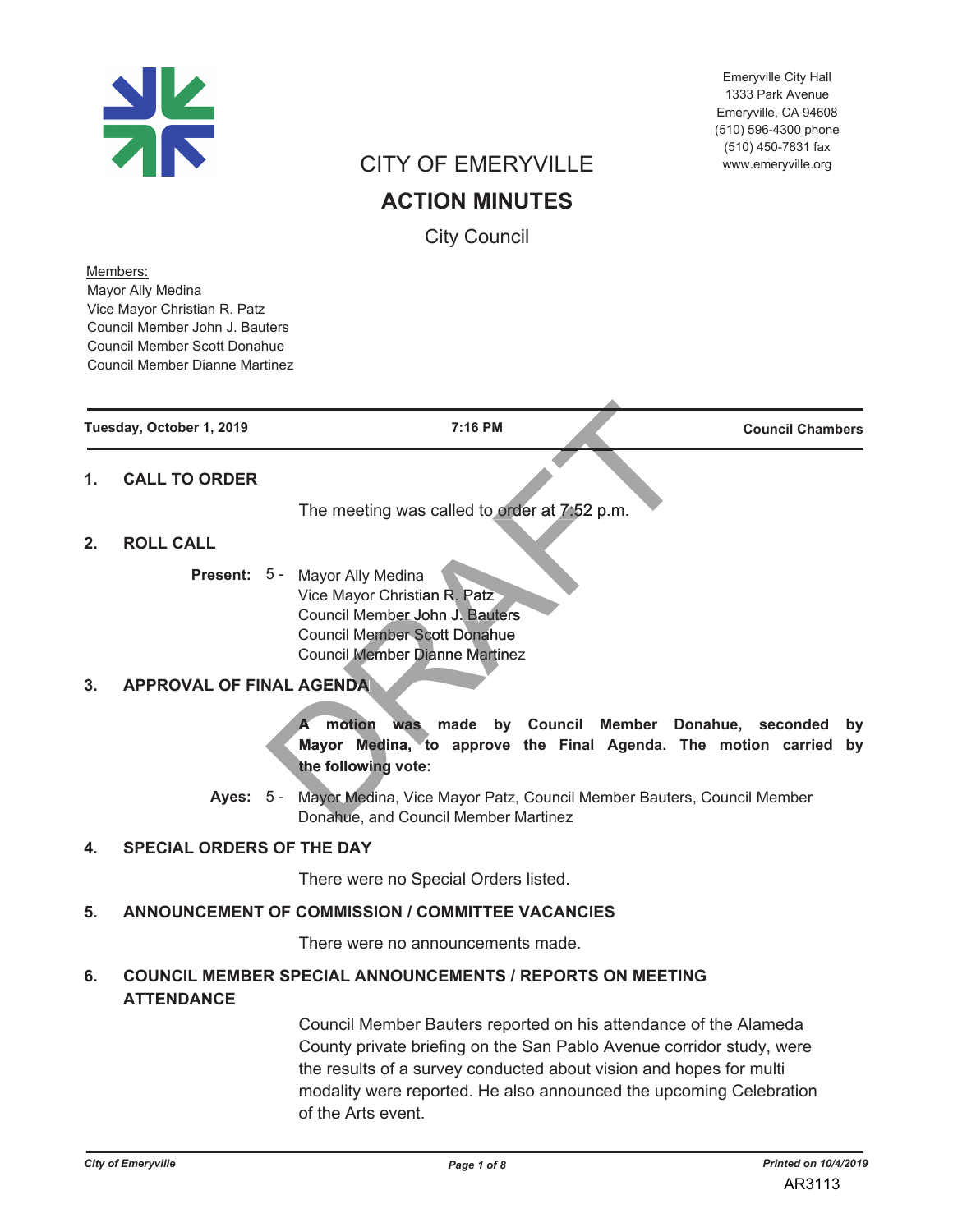Vice Mayor Patz reported that he had attended the League of Calilfornia Cities regional meeting where he attended several interesting sessions. He added that geological maps are now available that are searchable by parcel number.

Council Member Martinez stated that the cities of Pleasanton and Tracy are taking action to join East Bay Community Energy which would increase capacity.

Mayor Medina reported on the recent trash pick up "plogging" event and Council Member Donahue added that there was a reduced amount of trash ending up on Emeryville's shores.

#### $7<sub>1</sub>$ **CITY MANAGER'S REPORT**

City Manager Daniel reported on the results of the recent Coastal Clean Up Day.

#### **EX PARTE COMMUNICATIONS** 8.

Council Members Martinez and Bauters, Vice Mayor Patz and Mayor Medina each reported having received several emails from Wareham and Clty Center regarding Item 12.1. Council Member Bauters, Vice Mayor Patz and Mayor Medina also reported having heard from the various labor groups regarding Item 12.4.

#### PUBLIC COMMENT FOR CONSENT AGENDA I TEMS NOT ON THE AGENDA 9.

1. Andre Carpiaux spoke about items that he claimed were stolen from his property.

2. A speaker stated that he was going to start refuting the Council's claims that Emeryville needed more housing.

### **10. CONSENT ITEMS**

### **Approval of the Consent Agenda**

A motion was made by Vice Mayor Patz, seconded by Council Member Donahue, to approve the Consent Agenda. The motion carried by the following vote:

- Ayes: 5 Mayor Medina, Vice Mayor Patz, Council Member Bauters, Council Member Donahue, and Council Member Martinez
- 10.1. ID-2019-473 Warrants. (Susan Hsieh)

A motion was made to accept this Informational Report.

 $10.2.$ ID-2019-463 Action Minutes of the September 17, 2019 Emeryville City Council / Management of Emeryville Services Authority Special Closed Session. (Sheri Hartz / Thai Nam Pham)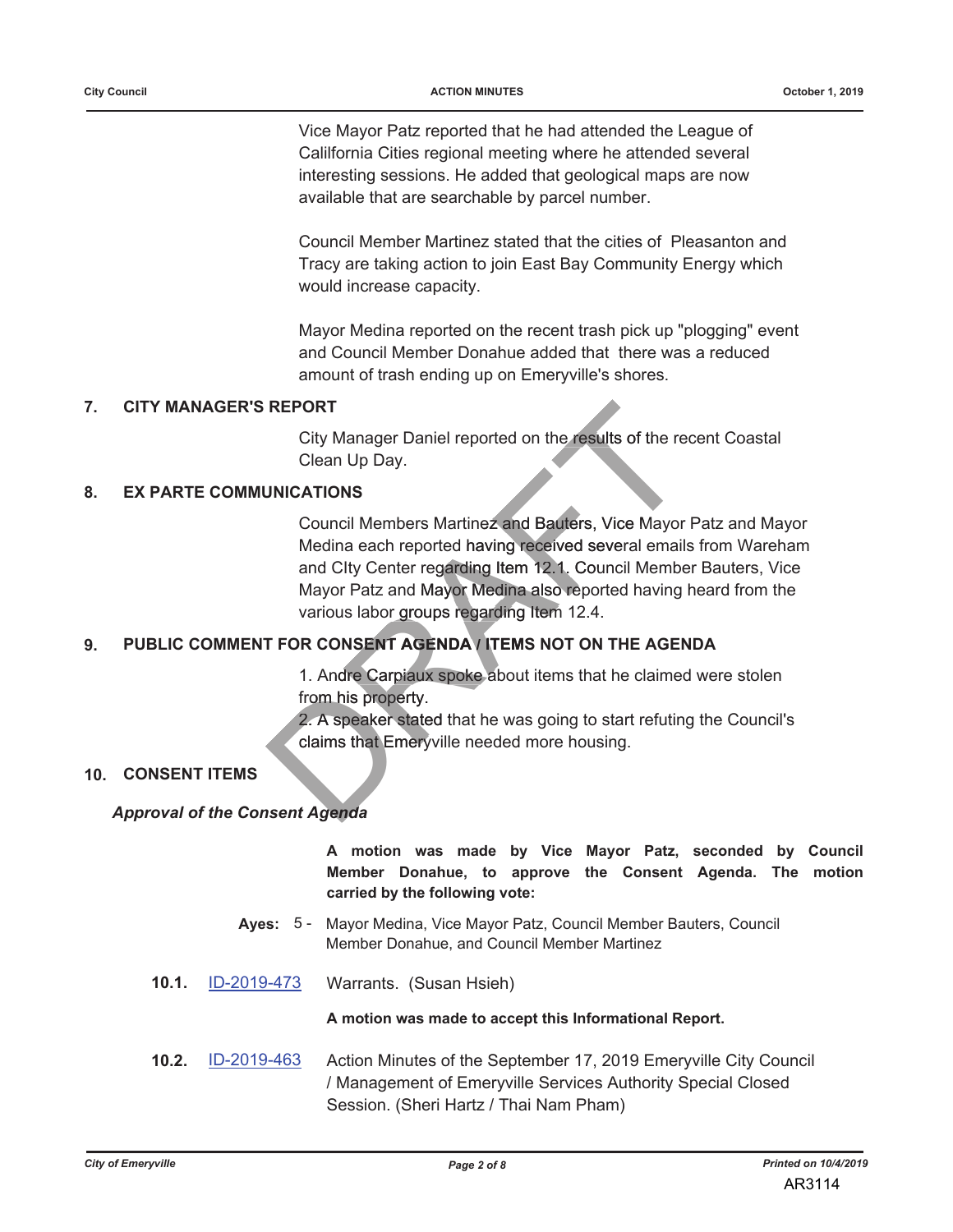| A motion was made to approve the Minutes. |  |  |  |  |  |  |  |  |  |
|-------------------------------------------|--|--|--|--|--|--|--|--|--|
|-------------------------------------------|--|--|--|--|--|--|--|--|--|

 $10.3.$ ID-2019-464 Action Minutes of the September 17, 2019 Emeryville City Council Special Study Session. (Sheri Hartz / Thai Nam Pham)

A motion was made to approve the Minutes.

 $10.4.$ ID-2019-466 Action Minutes of the September 17, 2019 Emeryville City Council Regular Meeting. (Sheri Hartz)

### A motion was made to approve the Minutes.

 $10.5.$ ID-2019-431 Resolution Of The City Council Of The City Of Emeryville Recognizing Importance Of Census 2020 And Encouraging All Residents To Get Counted. (Pedro Jimenez / Brad Helfenberger)

A motion was made to approve this Resolution.

Enactment No: Resolution No. 19-138

 $10.6.$ ID-2019-469 Resolution Of The City Council Of The City Of Emeryville Authorizing The City Manager To Enter Into A First Amendment To The Professional Services Agreement With Noble Consultants, Inc., For An Amount Of \$32,620 For A Total Amount Not To Exceed \$122,655 For Additional Engineering Design And **Regulatory Permitting Services For Point Emery Shoreline** Protection Project, EPW 101-18 (CIP #16243031). (Christine Daniel / Michael Roberts)

A motion was made to approve this Resolution.

Enactment No: Resolution No. 19-139

ID-2019-470  $10.7.$ Resolution Of The City Council Of The City Of Emeryville Authorizing The City Manager To Enter Into A Contract With American Civil Constructors, Inc., In An Amount Not To Exceed \$249,545 For Construction Of The Powell Street Overhead Joint Seal Replacement And Deck Seal Project, Project No. EPW 106-17, CIP No. 1647503; CEQA Determination: Exempt Pursuant To 15301(c). (Christine Daniel / Michael Roberts)

A motion was made to approve this Resolution.

Enactment No: Resolution No. 19-140

 $10.8.$ ID-2019-455 Ordinance Of The City Council Of The City Of Emeryville Adopting An Amendment To The Sherwin Williams Planned Unit Development/ Preliminary Development Plan (PUD/PDP) To Allow The Removal Of Street Trees On The West Side Of Horton Street (CEQA Determination: Environmental Impact Report for Sherwin Williams Project PUD Certified By City Council on September 6,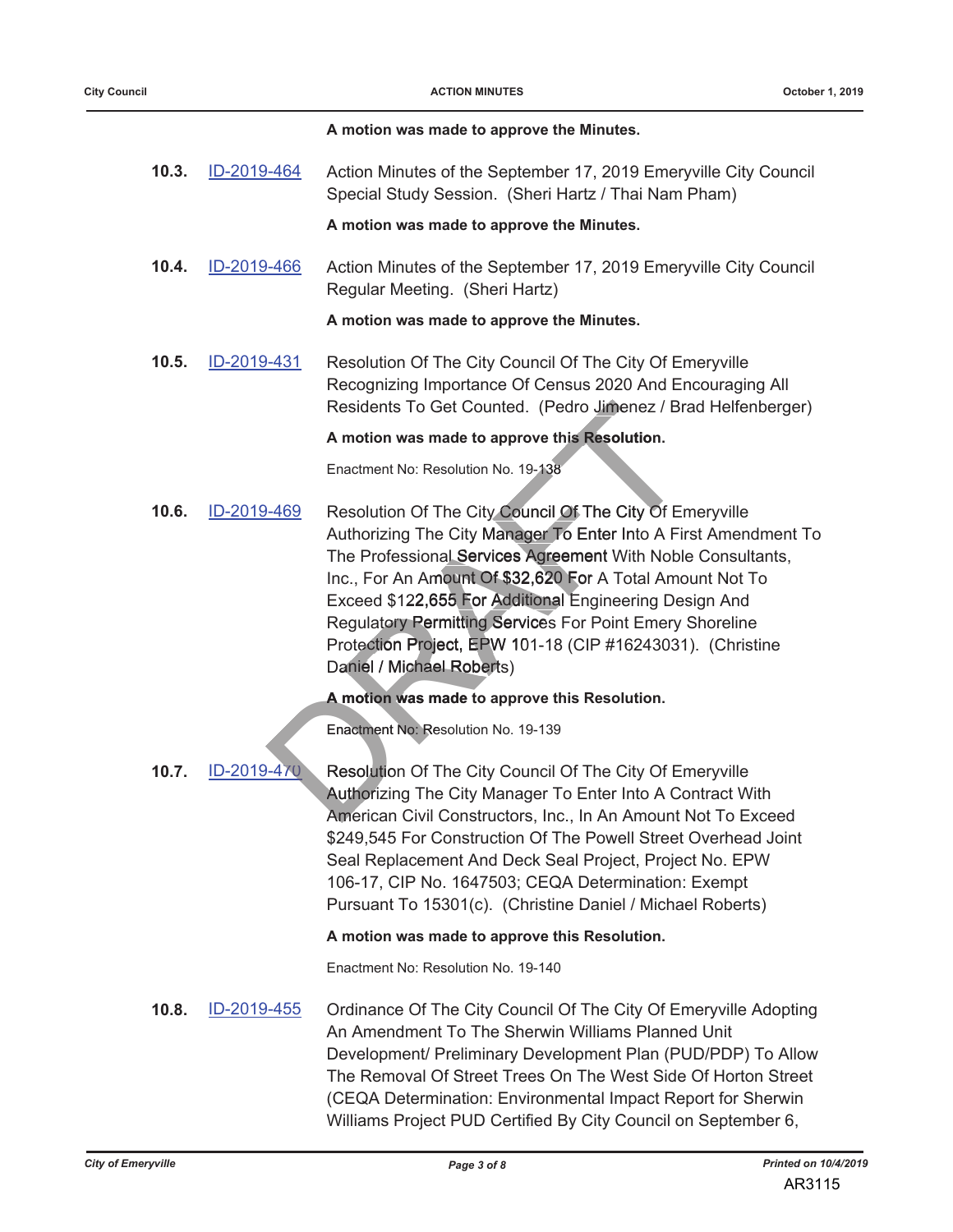2016). (Charles S. Bryant / Miroo Desai) A vote was taken on this item, but was not valid as Councilmember Bauters had a conflict due to the proximity of his residence to the

project location. He will recuse himself when the matter comes back to the Council at its October 15, 2019 meeting.

### 11. PUBLIC HEARINGS

 $11.1.$ ID-2019-456 Resolution Of The City Council Of The City Of Emeryville Granting A Waiver From The Noise Ordinance To Cannon Constructors North. Inc. For Work On Weekends For A 12 Week Period Between October 1, 2019 And March 31, 2020 Between The Hours Of 8:00 A.M. And 5:00 P.M. For Work Related To Framing Of Corridors To Receive Fire Sprinklers At The Intersection Project Located At 3800 San Pablo Avenue (APN: 12-952-24 and 25; 49-952-4, 6, and 7) (CEQA Status: Exempt Pursuant To State CEQA Guidelines Section 15061(b)(3)). (Charles S. Bryant / Miroo Desai) Senior Planner Miroo Desai gave the staff presentation and responded to Council Member questions.

> Applicant Mark Trainer, Holliday Development, spoke from a public safety standpoint regarding the need for the waiver. Kurt Vierra, Cannon Constructors, explained why the weekend work was necessary.

## PUBLIC HEARING OPEN: 8:20 p.m.

1. Amanda stated she resided near the project and stated that she had evidence that the current construction was beginning prior to the allowable start time. She said that, for that reason, she doubted that the construction company would abide by established timeframes and requested that the quiet of the weekend not be disturbed.

2. A speaker stated that modular construction was a money-saving strategy, that the reason this project was needed was the poor security of the building site, and recommended against granting the noise waiver.

3. A resident of the nearby building stated that noise from construction on the weekends was unacceptable.

4. Andre Carpiaux stated that he agreed with those who complained about the potential noise.

PUBLIC HEARING CLOSED: 8:28 p.m.

A motion was made by Mayor Medina, seconded by Council Member Martinez, to approve this Resolution. The motion failed bv the following vote: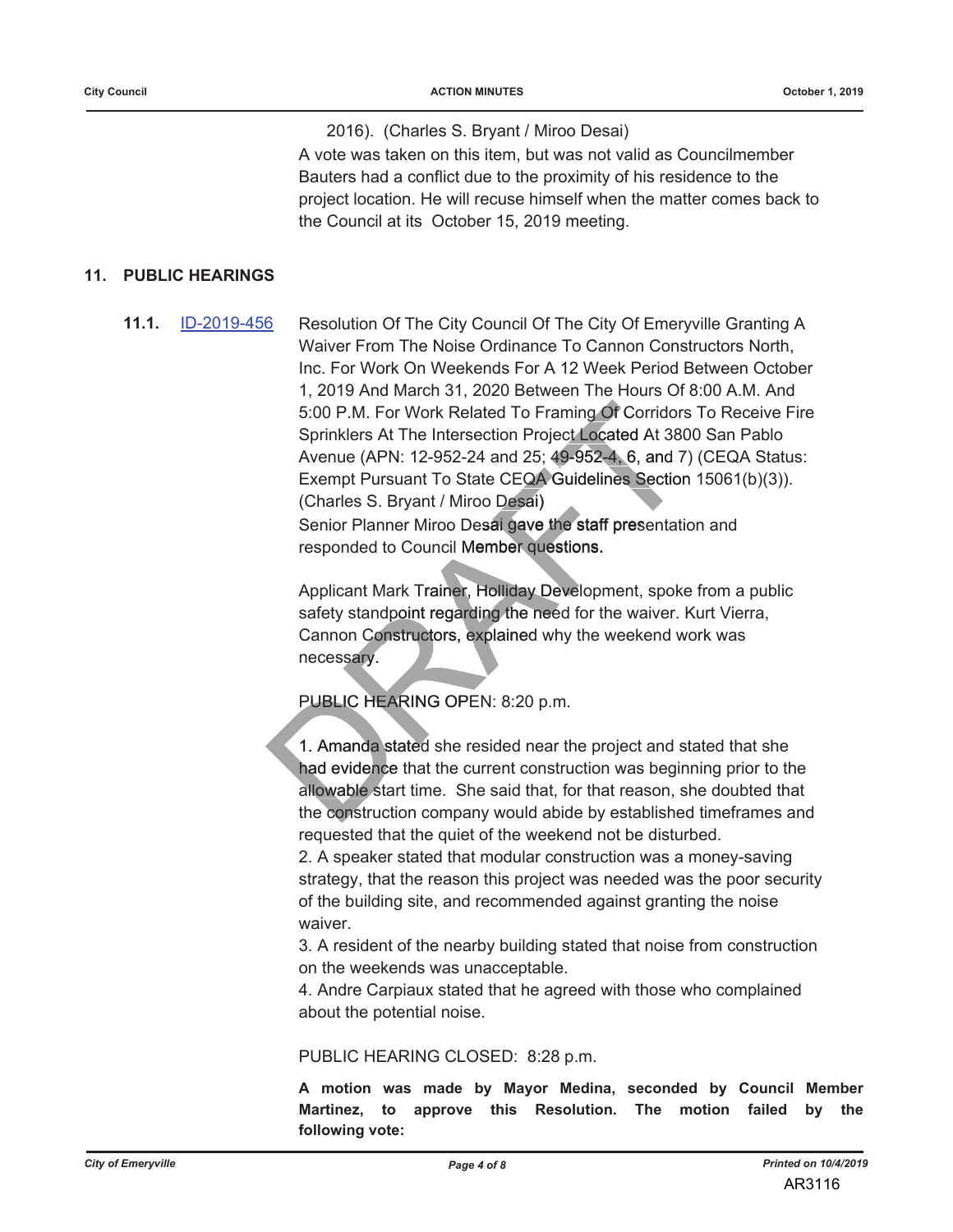Ayes: 2 - Mayor Medina, and Council Member Martinez

Noes: 3 - Vice Mayor Patz, Council Member Bauters, and Council Member Donahue

### **12. ACTION ITEMS**

 $12.1.$ 

ID-2019-457 Appeal By Wareham Development Of Resolution No. FDP18-001R, A Resolution Of The Planning Commission Of The City Of Emeryville Approving A Final Development Plan (FDP) For APN 49-1556-16 ("Parcel B") Of The Marketplace Redevelopment Project Planned Unit Development (PUD04-02) For An Eight-Story Building With Approximately 15,800 Square Feet Of Rentable Retail Space, 150,000 Square Feet Of Rentable Office/Lab Space, And 560 Parking Spaces And Rescinding Resolution No. FDP15-001 Previously Adopted By The Planning Commission On June 23, 2016. (Charles S. Bryant / Miroo Desai) Senior Planner Desai introduced City Attorney Michael Guina who explained the process staff was recommending for the night's proceedings, and for the Council to consider adopting. Mayor Medina, as Presiding Officer, approved the proposed procedure and then the staff presentation began.

Matthew Francois, Rutan & Tucker, gave the appellant presentation.

Mark Stefan, AG-CCRP Public Market, opened up the applicant presentation, with additional comments provided by Dorka Keehn, art consultant, and Chelsea Maclean, Holland & Knight.

PUBLIC COMMENT:

1. Nora Collins, Avalon Bay, spoke in support of the project moving forward.

2. Andre Carpiaux spoke regarding the wind impact of the project and asked how it was assessed.

3. A speaker spoke in support of the Marketplace development project.

Eron Ashley, Hart Howerton, presented the rebuttal on behalf of the Applicant.

Mr. Francois gave the rebuttal on behalf of the Appellant.

**12.1.1. ID-2019-458** A Resolution Of The City Council Of The City Of Emeryville Rejecting An Appeal By Wareham Development Of Resolution No. FDP18-001R, And Upholding Resolution No. FDP18-001R, A Resolution Of The Planning Commission Of The City Of Emeryville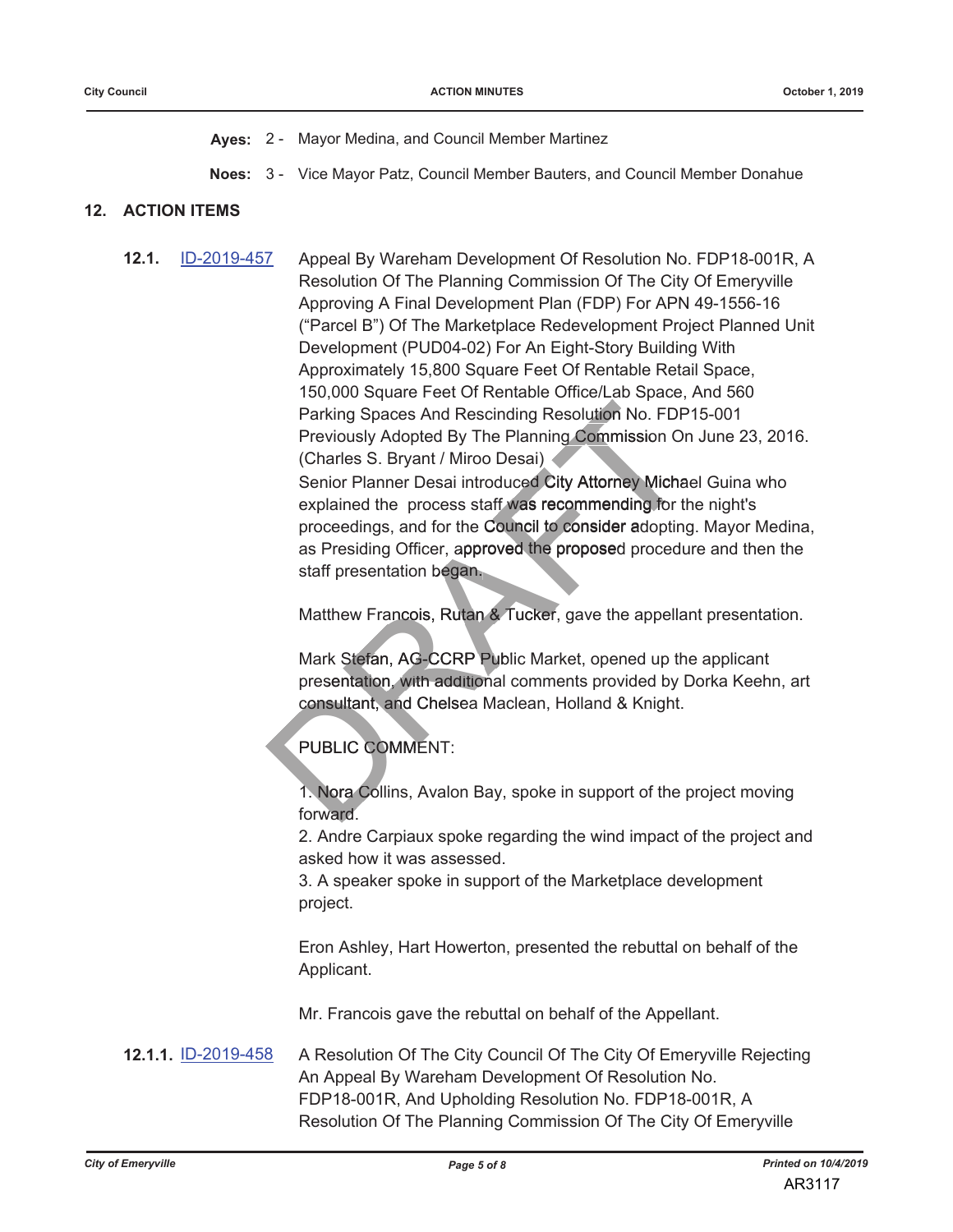Approving A Final Development Plan (FDP) For APN 49-1556-16 ("Parcel B") Of The Marketplace Redevelopment Project Planned Unit Development (PUD04-02) For An Eight-Story Building With Approximately 15,800 Square Feet Of Rentable Retail Space, 150,000 Square Feet Of Rentable Office/Lab Space, And 560 Parking Spaces And Rescinding Resolution No. FDP15-001 Previously Adopted By The Planning Commission On June 23, 2016; CEQA Determination: Environmental Impact Report For Marketplace Redevelopment Project PUD Certified By Resolution No. 08-09 **Applies** 

This Resolution was not enacted.

 $-OR-$ 

A Resolution Of The City Council Of The City Of Emeryville Setting 12.1.2. ID-2019-459 A Public Hearing To Consider An Appeal By Wareham Development And City Council Call For Review Of Resolution No. FDP18-001R, A Resolution of the Planning Commission Of The City Of Emeryville Approving a Final Development Plan (FDP) For APN 49-1556-16 ("Parcel B") Of The Marketplace Redevelopment Project Planned Unit Development (PUD04-02) For An Eight-Story Building With Approximately 15,800 Square Feet Of Rentable Retail Space, 150,000 Square Feet Of Rentable Office/Lab Space, And 560 Parking Spaces And Rescinding Resolution No. FDP15-001 Previously Adopted By The Planning Commission On June 23, 2016

> A motion was made by Council Member Bauters, seconded by Council Member Martinez, to approve this Resolution, with the Public Hearing to be set for the City **Council** meeting of November 5, 2019. The motion carried by the following vote:

- Mayor Medina, Vice Mayor Patz, Council Member Bauters, and Council Ayes:  $4 -$ **Member Martinez**
- Noes: 1 Council Member Donahue

Enactment No: Resolution No. 19-141

 $-OR-$ 

12.1.3. ID-2019-460 A Resolution Of The City Council Of The City Of Emeryville Remanding To The Planning Commission For Consideration The Appeal By Wareham Development Of Resolution No. FDP18-001R, A Resolution Of The Planning Commission Of The City Of Emeryville Approving A Final Development Plan (FDP) For APN 49-1556-16 ("Parcel B") Of The Marketplace Redevelopment Project Planned Unit Development (PUD04-02) For An Eight-Story Building With Approximately 15,800 Square Feet Of Rentable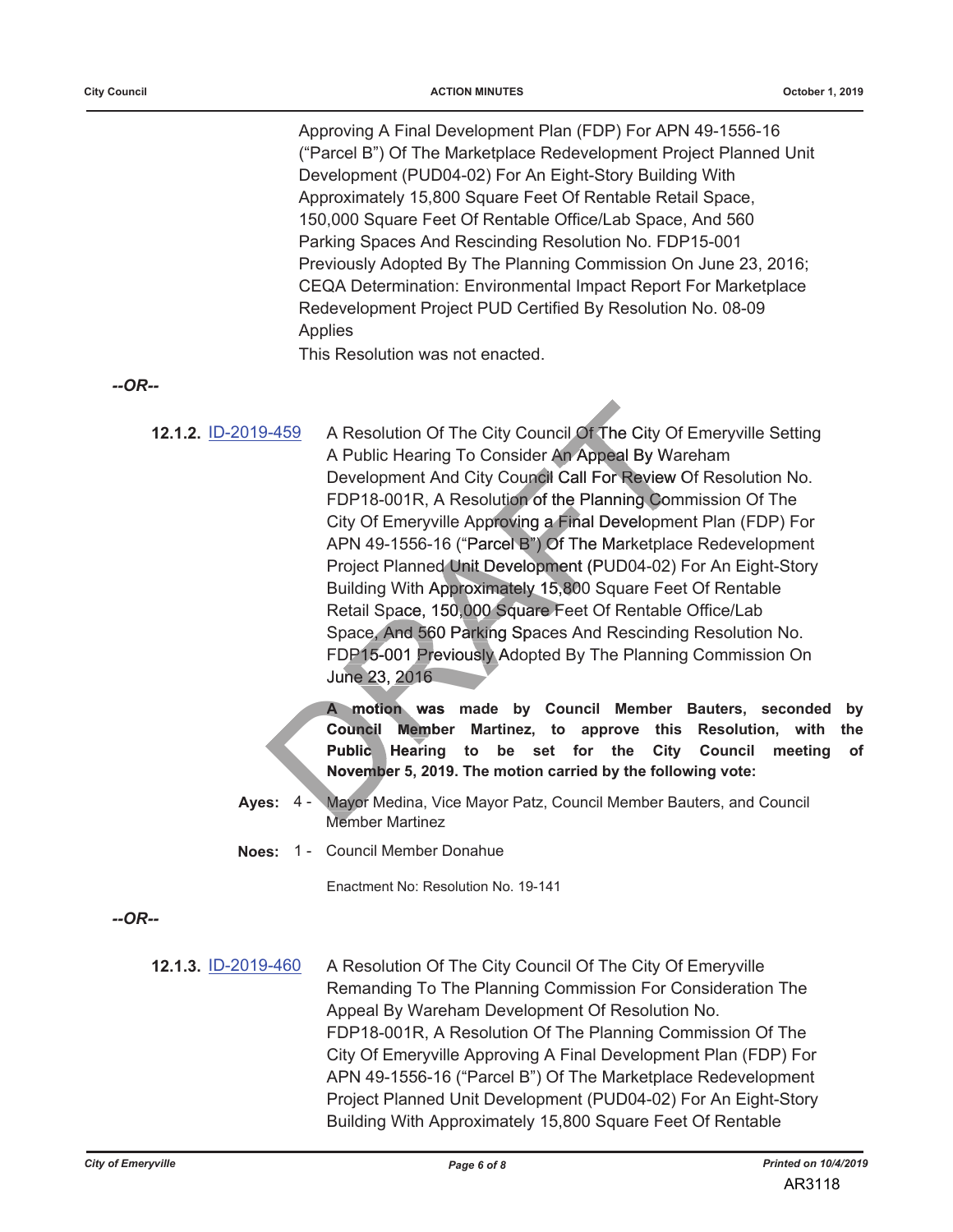Retail Space, 150,000 Square Feet Of Rentable Office/Lab Space, And 560 Parking Spaces And Rescinding Resolution No. FDP15-001 Previously Adopted By The Planning Commission On June 23, 2016

This Resolution was not enacted.

ID-2019-472  $12.2.$ Resolution Of The City Council Of The City Of Emeryville Amending The Membership Composition Of The Commission On Aging; And Amending The FY2019-20 Local Roster Of Boards, Commissions And Committees Accordingly. (Sheri Hartz / Lorrayne Leong)

> City Clerk Sheri Hartz gave a brief presentation and responded to **Council Member questions.**

A motion was made by Council Member Martinez, seconded by Vice Mayor Patz, to approve this Resolution. The motion carried by the following vote:

Ayes: 5 - Mayor Medina, Vice Mayor Patz, Council Member Bauters, Council Member Donahue, and Council Member Martinez

Enactment No: Resolution No. 19-142

**12.3. ID-2019-462** League Of California Cities Annual Conference Resolutions Packet. (Sheri Hartz)

> City Clerk Hartz and City Manager Daniel made a brief presentation and responded to Council Member questions.

A motion was made by Council Member Bauters, seconded by Vice Mayor Patz, to provide guidance to the League voting Delegate, Council Member Martinez to oppose Resolution  $#1.$ but to support amendment of Rule 20D if possible, and to support Resolution #2. The motion carried by the following vote:

- Mayor Medina, Vice Mayor Patz, Council Member Bauters, Council Ayes:  $5 -$ Member Donahue, and Council Member Martinez
- $12.4.$ Potential Revenue Measure For 2020 ID-2019-475

City Manager Daniel made the staff presentation and responded to Council Member questions.

A motion was made by Council Member Bauters, seconded by Mayor Medina, to approve this Other Item. The motion carried by the following vote:

Ayes: 5 - Mayor Medina, Vice Mayor Patz, Council Member Bauters, Council Member Donahue, and Council Member Martinez

### **13. DEPARTMENT HEAD REPORTS**

 $13.1.$ ID-2019-461 Planning Director's report on Planning Commission actions at the